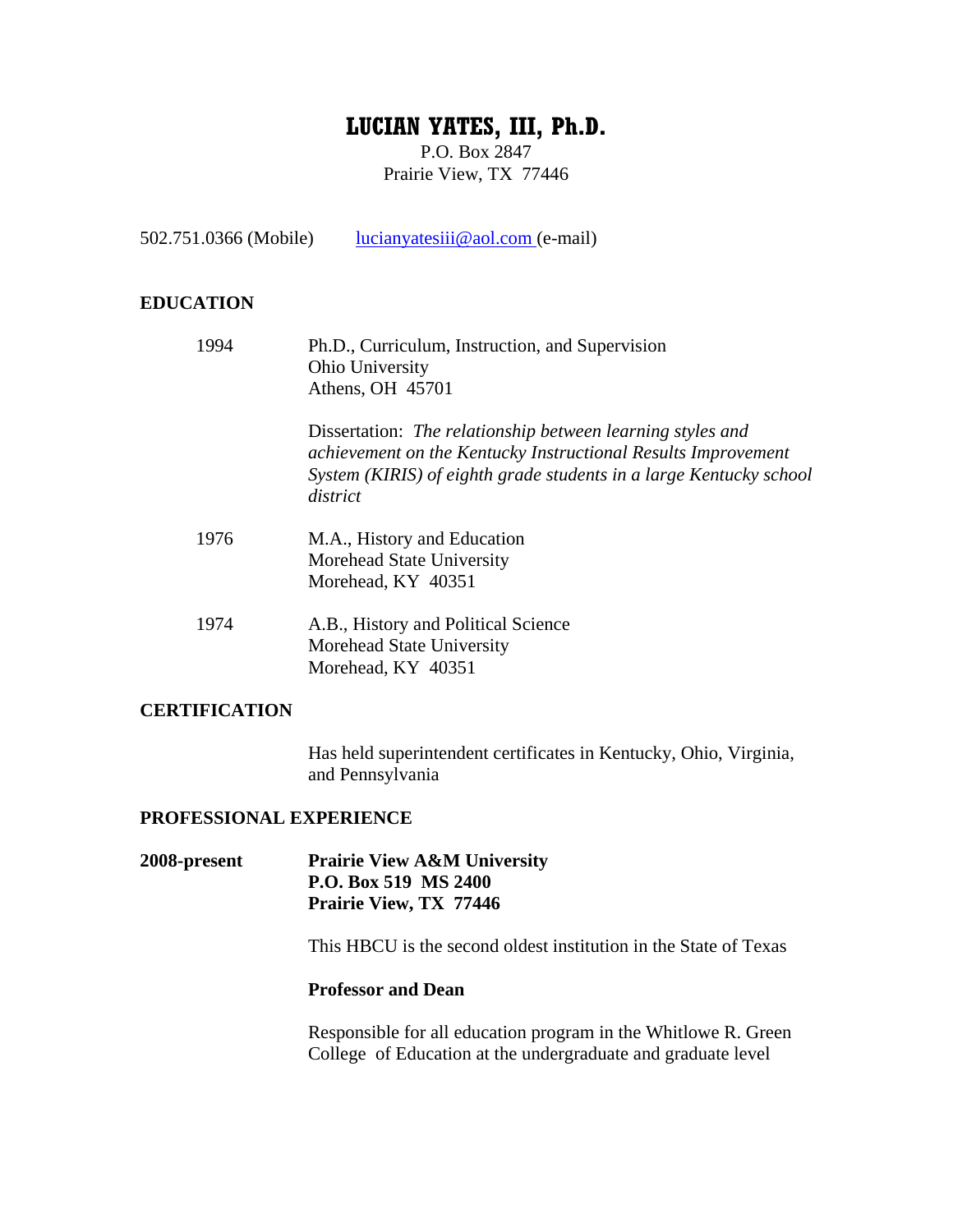- Developed two online Master's programs—Education Leadership and Counseling
- Successfully completed the NCATE Focused Visit
- Successfully completed reaccreditation of our undergraduate teacher education program by the Texas Education Agency (TEA)
- Served on four doctoral dissertation committees
- Board Member, National Alliance of Black School Educators (NABSE)
- Hosted the African American Male Youth Leadership Summit
- Member, University Undergraduate Academic Council
- Member, Graduate Committee

### **2003-2007 KENTUCKY STATE UNIVERSITY 400 East Main Street Frankfort, KY 40601**

This HBCU is Kentucky's most unique, diverse liberal arts college

#### **Chair and Associate Professor, School of Education**

Responsible for the teacher education program at Kentucky State University—including recruitment, program design, evaluation, certification and quality—including interfacing with College of Arts and Sciences, The Educational Professional Standards Board, the Council on Post-Secondary Education, and The Kentucky Department of Education.

- Chair, Academic Appeals Committee
- Advise all post-baccalaureate teacher education majors
- Invited lecturer to the Patterson Research Roundtable
- Proposed scholar-in-residence, National Alliance of Black School Educators, Dallas, TX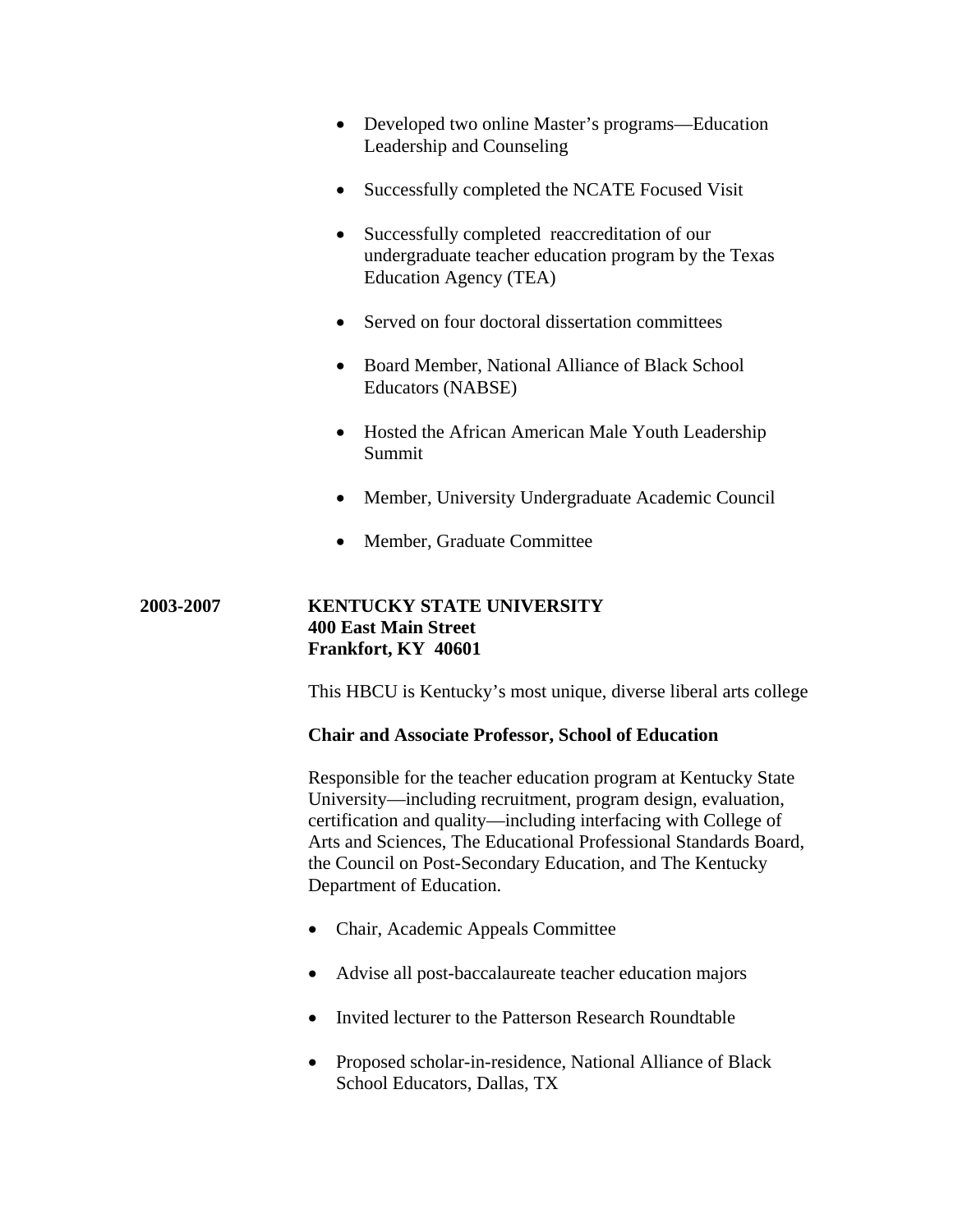- Panelist, 50 Years after Brown v. Board, September 2004, Bellarmine University, Louisville, KY
- Consultant on closing the achievement gap, Boston Public Schools
- Consultant, Black Educators' Alliance of Massachusetts, teaching black children
- Consultant, Gary (IN) School Corporation Human Resource Department
- Member, Scholastic Audit Team for Grant County High School (2003)
- Member, District Scholastic Audit Team for Fayette County Schools (2003)
- Member, Board of Examiners, for accreditation visit at Kentucky Christian College (Spring 2004)
- Judge, Kentucky Teacher of the Year Competition, 2004
- Kentucky State University's representative to **Posters at the Capitol Research Contest**
- Keynote presentation, METCO Desegregation Conference, Boston, December 2004

# **2002-2003 THE KENTUCKY DEPARTMENT OF EDUCATION 500 Mero Street Frankfort, KY 40601**

The Kentucky Department of Education is the educational agency responsible of overseeing all aspects of the educational industry in the Commonwealth of Kentucky.

#### **Director, Educator Recruitment and Retention**

Responsible for developing and implementing a comprehensive recruitment, retention and induction program for the Commonwealth of Kentucky—including partnership with all educational partners—e.g., The Education Professional Standards Board, The Kentucky School Boards Association, Kentucky Education Association,. Council on Postsecondary Education, etc.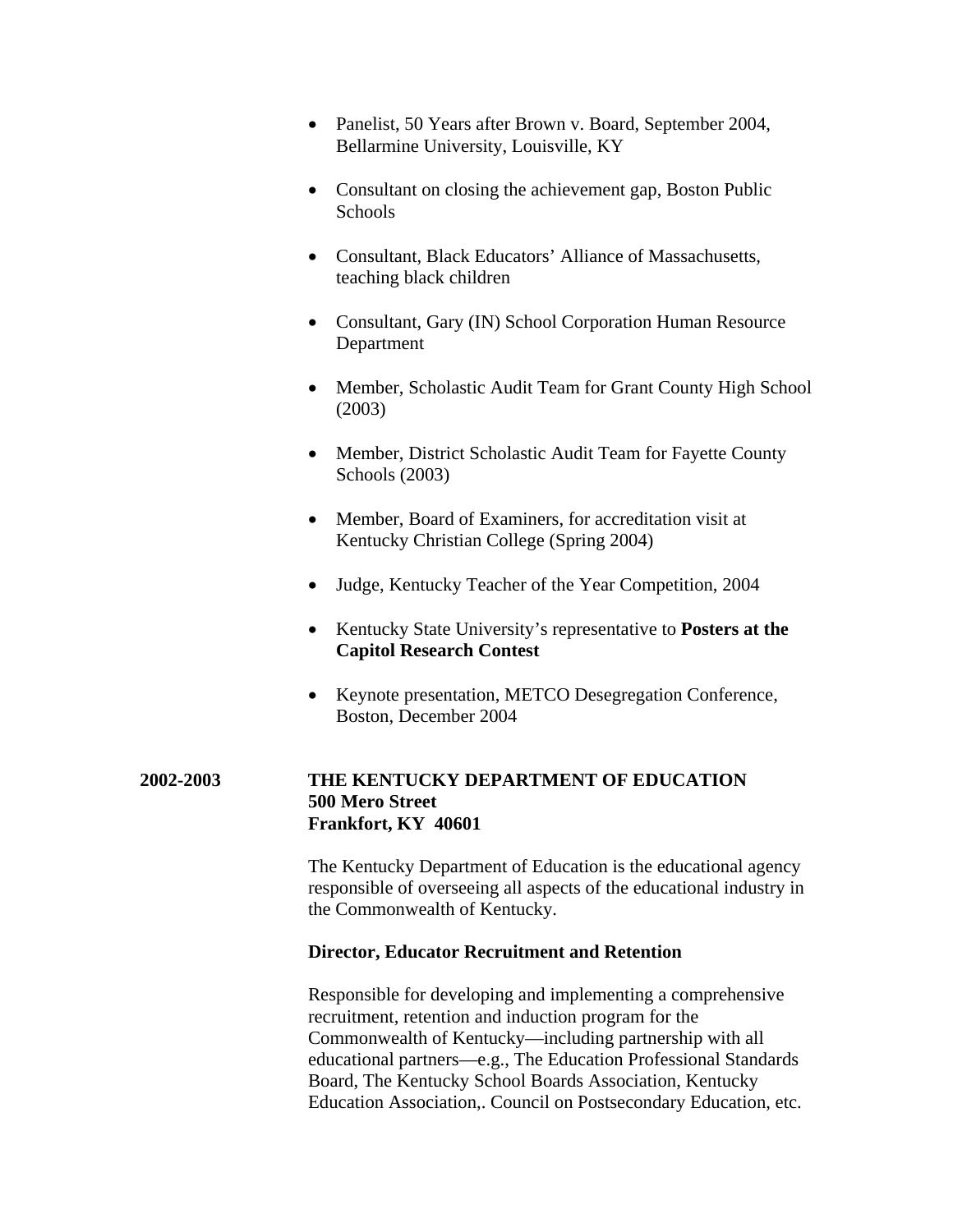- Wrote the Minority Superintendent Intern Program (MSIP) which led to Kentucky first African-American Superintendent
- Developed more FEA Clubs in Kentucky than any other state in the U.S.
- Implemented the first MERR Networking Weekend
- Member, Teacher Quality Committee, Campbellsville University
- Member, Executive Cabinet
- Chair, Paraeducator Committee
- Judge, Kentucky Teacher of the Year Competition, 2003
- Member, Reader's Digest State Agency Leadership Education Program (SALEP) Grant
- Member, Advisory Group for Administrative Leadership Institute—Western Kentucky University

# **2001- present THE YATES GROUP 8109 Springlake Drive Louisville, KY 40241**

This small educational consulting group specialized in working with schools, leaders and other organizations in raising student achievement.

# **President and CEO**

As the President and CEO, I was responsible for developing business through advertising and marketing.

- Worked with The Greater Zion Missionary Baptist Church to develop a religious school
- Consulted with Kumon, Inc., an international after-school tutoring company
- Consults with Black Educators' Alliance of Massachusetts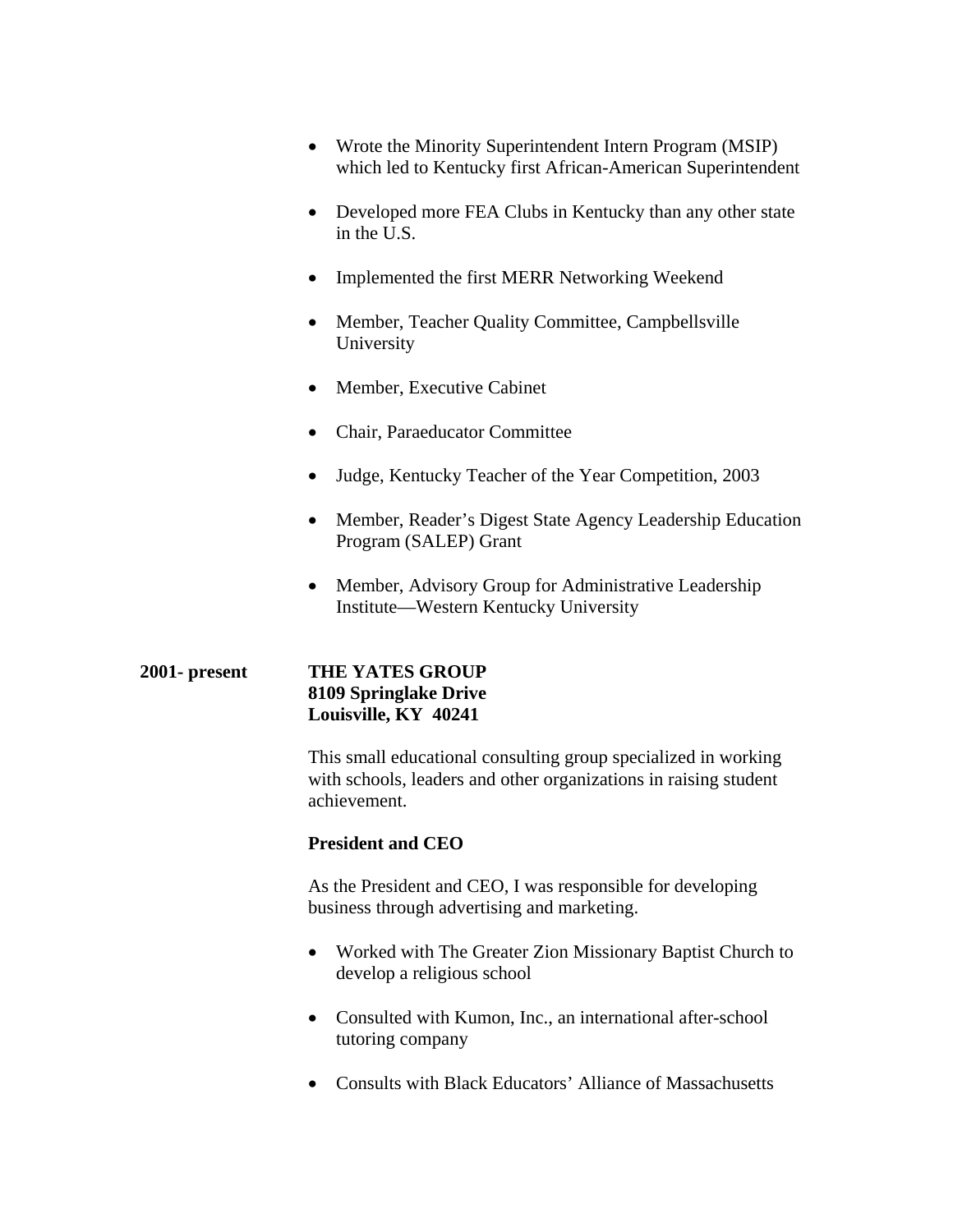- Consults with Boston Public Schools on educational issues of minority children
- Presented workshops on leadership, learning styles and achievement

#### **1998-2001 HARRISBURG SCHOOL DISTRICT Harrisburg, PA 17102-1409**

This urban school district of 9,000 students was one that had been plagued with historic leadership, systemic organizational and achievement problems. There were 15 schools, 1200 employees, and a \$92 million budget.

#### **Superintendent**

As the chief executive officer, was responsible for developing an overall educational plan, which included public relations, internal and external communication, curriculum development, facilities planning and management, professional development, financial analysis and budgeting, strategic planning, evaluation, needs assessment, employee recruitment and leadership development.

- Developed partnership with Dickinson College to recognize outstanding urban teachers
- Developed a partnership with Messiah College and the Boyer Center to implement the work of Ernest Boyer, The Basic **School**
- Developed and implemented a distant learning project to teach foreign language to elementary school children
- Developed a partnership with Shippensburg University to train urban principals—Principals for the New Millennium
- Featured in the November 16, 1999 edition of *U.S. News and World Report*
- Featured in the January 2000 edition of *Atlantic Monthly*
- Approved a \$160 million building and renovation program to renovate each building in the Harrisburg School District (The Rowland School had the quickest completion rate in Pennsylvania history)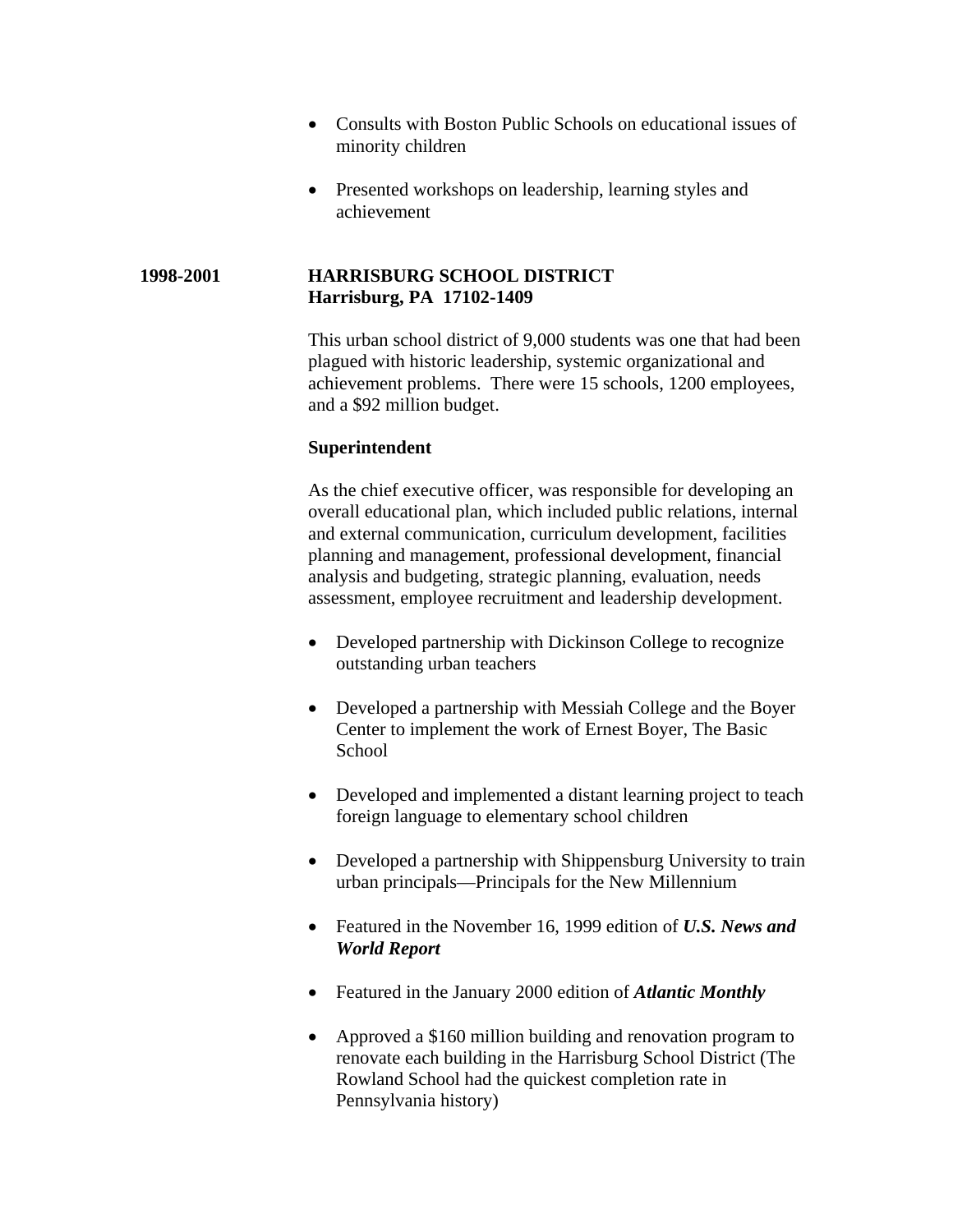- Wrote and received a \$5 million e-rate grant (one of the most comprehensive and innovative technology programs in the state)
- Installed security cameras and swipe card security readers in each building in the district
- Installed networked computers on each teacher's desk
- Reorganized central office staff to cut out unnecessary bureaucratic layers to facilitate K-12 instruction
- Established eight L.I.N.K. Centers for community-based tutoring
- Reorganized schools into K-8 neighborhood schools
- Reduced dropout rate by 5%
- Increased attendance rate by 2%
- Increased test scores in 70% of schools
- Began discussions with four  $(4)$  school districts and four  $(4)$ colleges and universities in developing a regional P-16 system of education
- Aligned curriculum with state standards and the state assessment test with quarterly benchmark tests
- Planned a 30,000 square foot professional development center
- Balanced the budget in the last three (3) budget years without raising taxes
- Adjunct faculty member at Shippensburg University (taught educational administration and the principalship)

#### **1988-1998 JEFFERSON COUNTY (KY) PUBLIC SCHOOLS Louisville, KY 40232-4020**

This multi-ethnic district is the twentieth largest school district in the United States. There are 150 schools, 88 elementary schools, 24 middle schools, 25 high schools and 15 special schools. The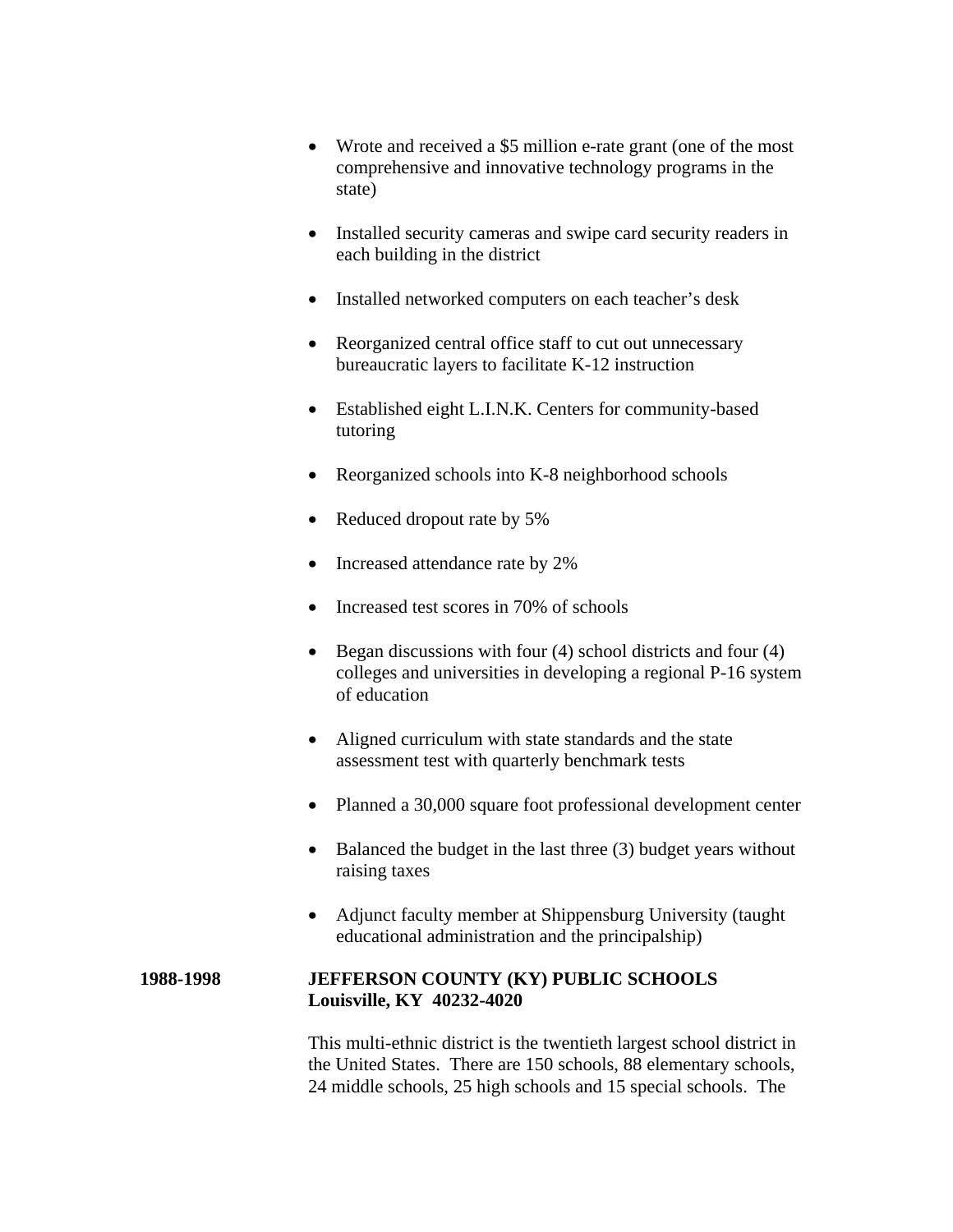budget exceeds \$500,000,000. There are approximately 13,000 employees.

#### **Assistant Superintendent for Equity, Poverty, and Compliance Issues (Spring 1996-1998)**

This cabinet-level position had the overall responsibility of ensuring equity for all children and employees in the district. Provided leadership in addressing diversity and equal opportunity programs throughout the District. Worked to promote diversity and equal education and employment opportunities for all. Additionally, was responsible for all federal programs (Title I, Title VI, etc.), all state initiatives for academic excellence programs (Extended School Services, Family Resource and Youth Service Centers), minority teacher recruitment, homeless and migrant education, all compliance issues (ADA, EEOC, OCR, Title IX), and student assignment issues.

- Selected by the Kentucky Commissioner of Education to serve on the Dropout Prevention Task Force
- Designed and implemented the L.I.N.K. Centers
- Wrote the Field Trip Procedures
- Designed the Equity Audit
- Wrote the Discrimination/Harassment Procedures
- Elected as the Southeast Regional Representative for the National Alliance of Black School Educators (NABSE)

# **High School Advocate/Assistant Superintendent (1993-1996)**

The cabinet-level position had the overall responsibility of representing the best interests of high school programs. This responsibility included regular interaction with board members and systems interaction with staff in areas of curriculum, assessment, staff development, facilities, human resources and budget. This individual served as the link between the high schools and other district systems and the community to promote equality, equity, and excellence. This person was responsible for the restructuring of high schools and desegregation efforts for the school district.

• Planned, organized and evaluated the implementation of parent-teacher conferences at the high school level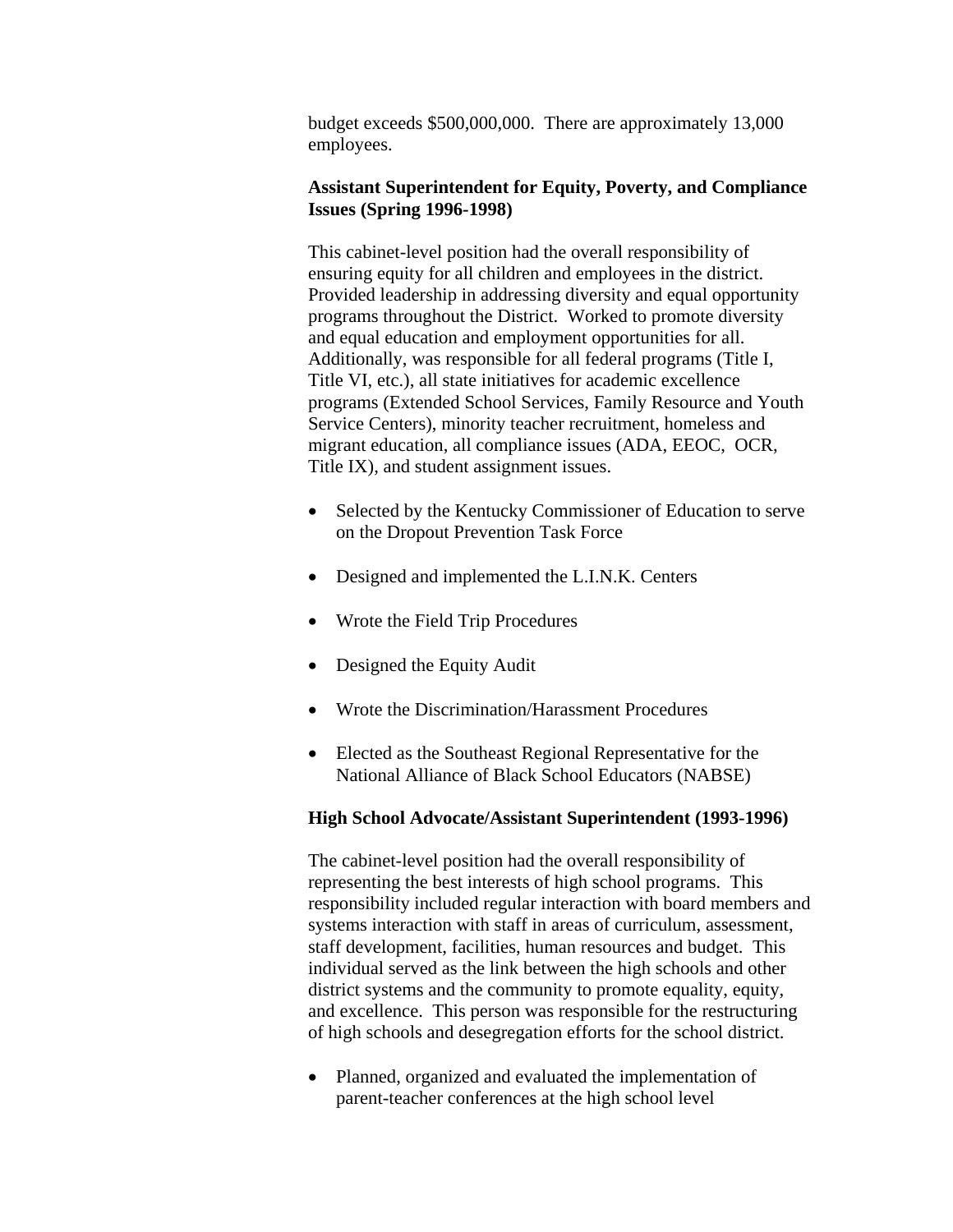- Led principals in establishing graduate guarantees (a graduation warranty)
- Led the restructuring efforts for all high schools
- Served on the District's legislative committee
- Member, Technology Management Team
- Founder and President of the Greater Louisville Alliance of Black School Educators (GLABSE)
- Developed the High School Problem Solving Model
- National and International consultant on High School Restructuring
- Selected and graduated from the 1994-95 class of **Superintendents Prepared**
- Served in the absence of the Superintendent

# **Principal, Western High School (1989-1993)**

This school was comprised of mostly low socio-economic students with a large concentration of African-American underachievers, a veteran faculty, and an apathetic community support.

- Wrote and was funded \$1 million by the General Electric Foundation
- Increased college bound rate from 25% to 70%
- Entered partnership with 11 corporations, businesses, and universities
- Increased attendance from 87% to 94%
- Worked with principals and teachers in Russia (1992) as they moved toward democracy
- Invited to work with college professors and curriculum developers in Vietnam (1993)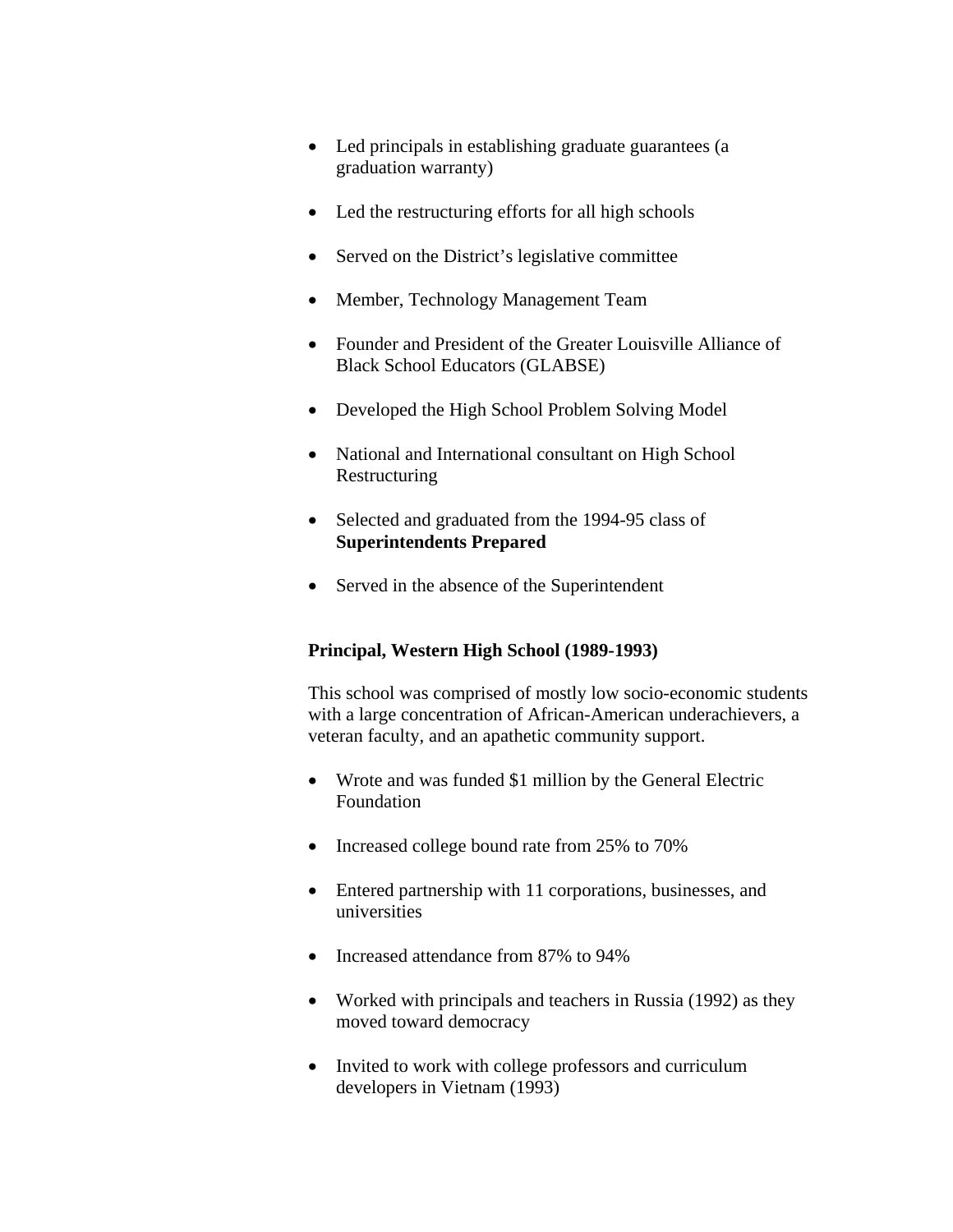- Nominated, Distinguished Principals' Academy, University of Delaware (1992)
- Mentor to Lyman T. Johnson Fellows (aspiring African-American principals) (1991)
- Selected as a Thomson Fellow, Coalition of Essential Schools, Brown University, Providence, Rhode Island, (1992)
- Trainer, **Let's Talk**, NASSP (1992)
- Trainer, **Learning Styles** (1990)
- Panelist, National Satellite Town Meeting on School-to-Work Transitions with the Secretary of Education, Richard Reilly, Secretary of Labor, Robert Reich, and The President of the United States, Bill Clinton (1993)
- Implemented Site-Based Decision Making
- Appointed by the Commissioner of Education to the High School Restructuring Task Force (1992) **Assistant Principal, Ballard High School (1988-1989)**

This school is located in the most affluent area of Louisville/Jefferson County. A successful school by most standards had more National Merit Semifinalists than any other school in the state of Kentucky.

- Evaluated on third of the faculty
- Assisted ninth graders in the transition to high school
- Began a study group to look at high school restructuring
- Disseminated latest research to the faculty
- Responsible for all computer scheduling and grade reporting
- Developed a computerized disciplinary system

# **1976-1988 CHILLICOTHE (OH) PUBLIC SCHOOLS Chillicothe, OH 45601**

The small, multi-ethnic (6,000 student) district is located in Central Ohio, just south of Columbus. There are nine schools (six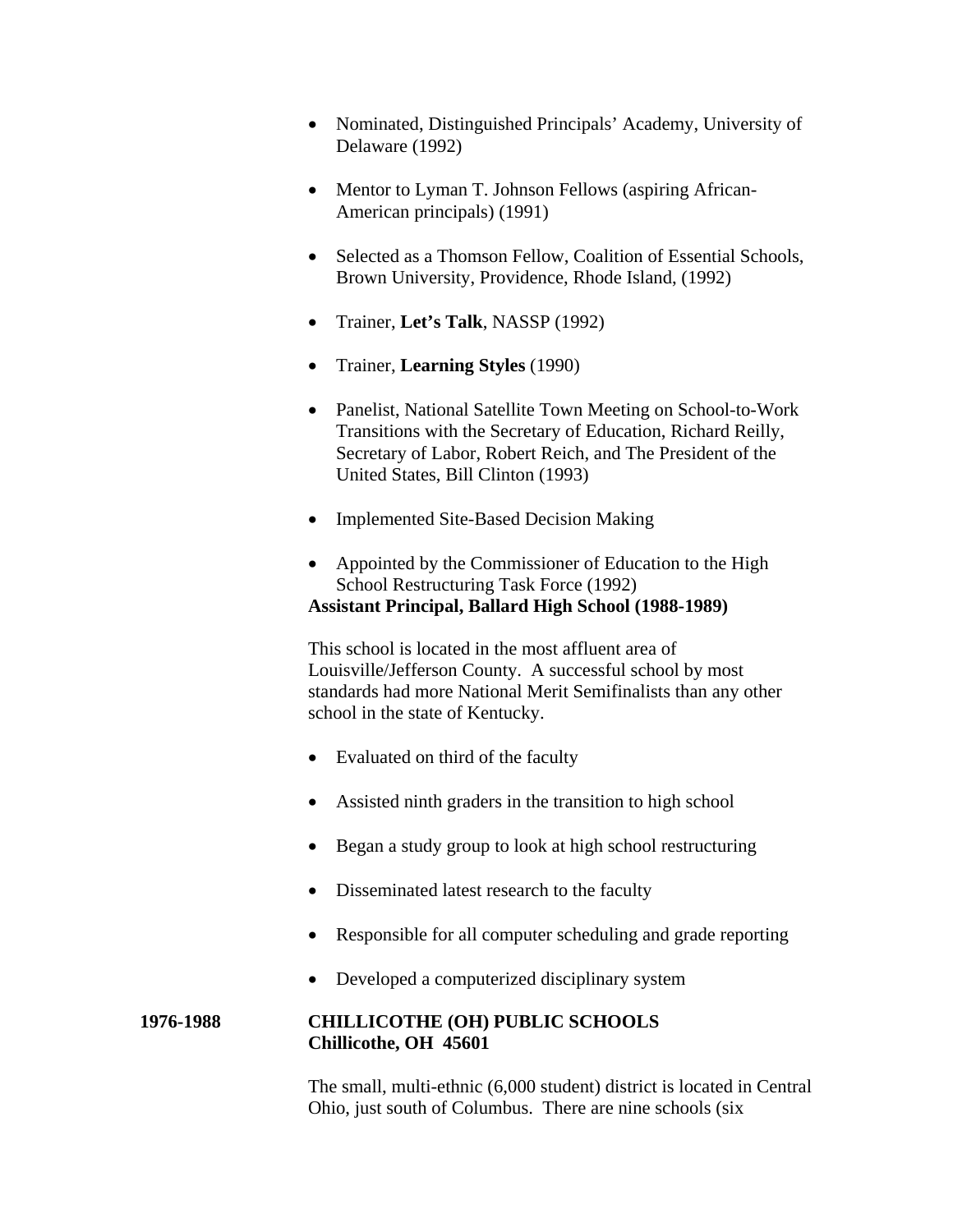elementary, two middle and one high school) in the district. Many innovative strategies and programs were implemented in this district.

### **Assistant Principal, Chillicothe (OH) High School (1984-1988)**

This high performing school was a national leader in debate and forensics. Students and teachers traveled extensively for educational purposes. During my tenure there, demographics began to change drastically.

- Evaluated Teachers
- Began a professional study group to institute staff development initiatives
- Responsible for all computer scheduling and grade reporting
- Started to develop partnerships within the community
- Developed incentive programs with local businesses for students

# **Teacher, Mount Logan Middle School (1976-1982; 1983-1984)**

This school served the most at-risk populations in the city. Most of the students were from low socioeconomic environments and were on free or reduced priced lunches. Students came to school ill prepared and not ready to learn.

- Taught  $7<sup>th</sup>$ ,  $8<sup>th</sup>$  and  $9<sup>th</sup>$  grade social studies and language arts
- Developed the district's History Day competition
- Advised many state and national History Day winners
- Represented the school on many state committees
- Developed a parent/student exchange day
- Board of Directors, Ohio Council for the Social Studies
- Ohio Social Studies Teacher of the Year (1982)
- Board of Trustee, Ohio University/Chillicothe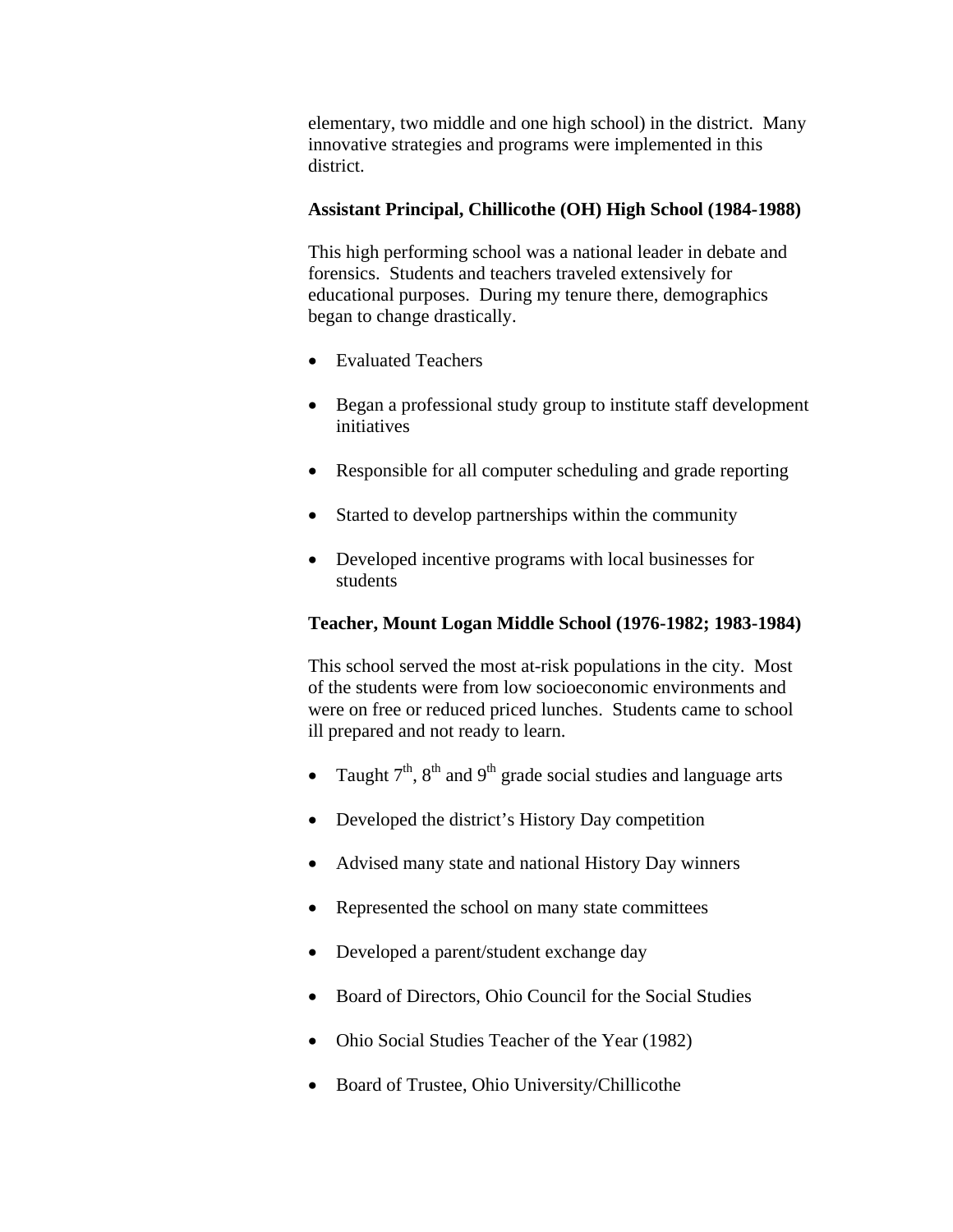- Outstanding young teacher, Chillicothe Education Association (1978)
- Founder, Charter Member, Great Seal of Ohio Chapter of Phi Delta Kappa (1982)
- Outstanding Young Man, Chillicothe Jaycees, (1985)
- Martha Holdings Jennings Scholar, Ohio University (1980)

### **1982-1983 OHIO UNIVERSITY Athens, OH 45701**

The large teaching/research University is located in Southeastern Ohio and grants over 3,000 advanced degrees yearly.

#### **Graduate Assistant (1982-1983)**

- Major responsibilities included supervising student teachers
- Taught a pre-service seminar and social studies methods courses
- Implemented a portfolio requirement for all student teachers
- Developed a comprehensive social studies internship
- Placed 90% of all student teacher graduates
- Worked with the Malaysian Teacher Development Project
- Served as a "critical friend" to several international students

# **PUBLICATIONS**

- Yates, L. (1996). *Men of (Q)uality Mentoring Program*. Louisville, KY.
- Yates, L. (1997*). Linking Instruction with Neighborhood Kids (L.I.N.K.)*. Jefferson County Public Schools: Louisville, KY
- Yates, L. (2003). *Minority Superintendent Intern Program*. Frankfort, KY: Kentucky Department of Education.
- Yates, L. (2004). Book review, *What black parents wish*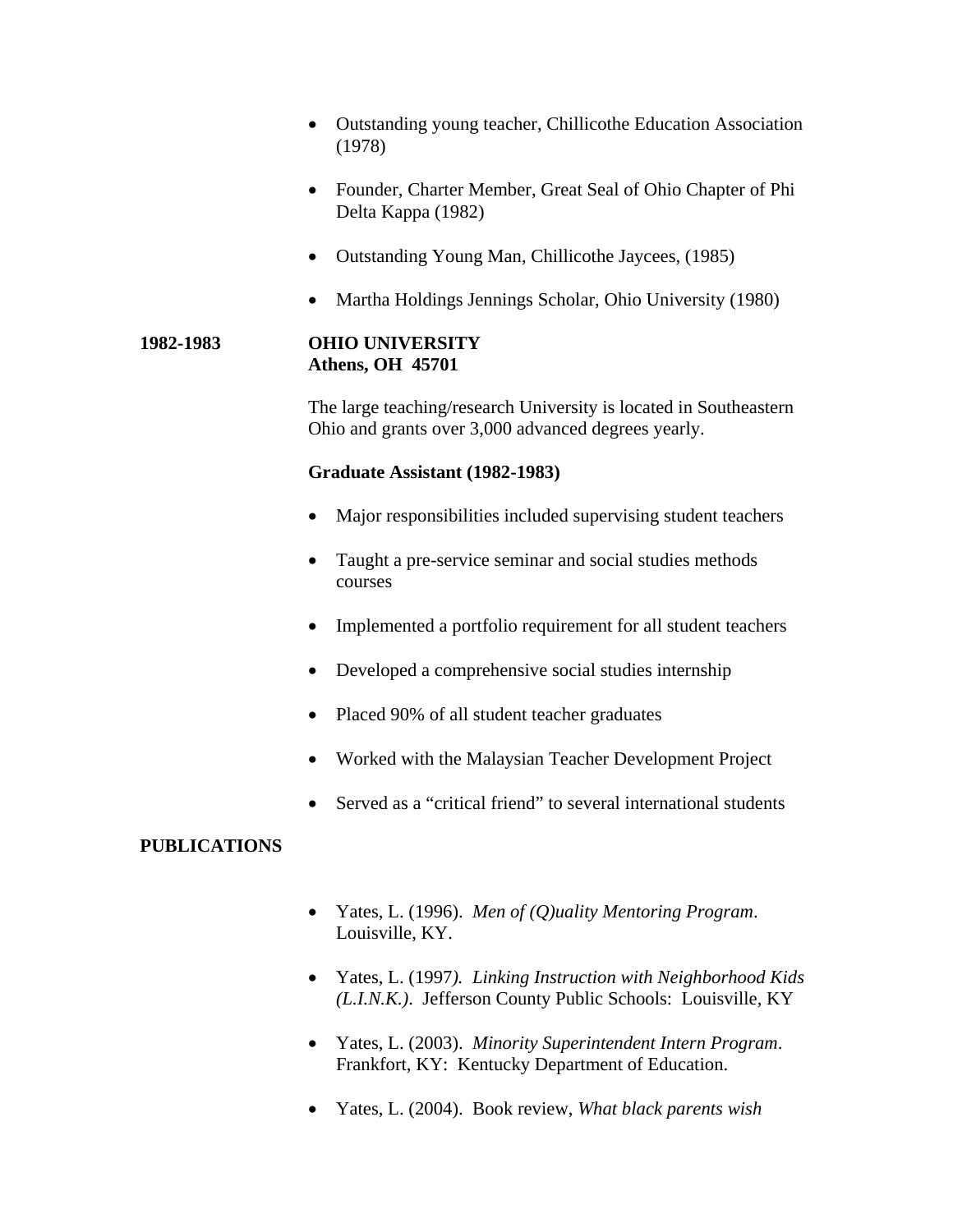*teachers knew*. (In progress)*Western Journal of Black Studies*.

- Yates, L. (2004). Kentucky MERR Scholars: A Descriptive Study. *Kentucky Journal of Excellence in College Teaching and Learning*
- Yates, L. (2004). *Using learning styles to close the achievement gap*. Patterson Research Roundtable, Washington, D.C.
- Yates, L. (2004). Kentucky MERR Scholars: A Descriptive Study. *The Kentucky Journal of Excellence in College Teaching and Learning*.
- Yates, L. (2008). The New Glass Ceiling*. Keynote Speaker presented at the Association for Gender Equity Leadership in Education. Boston, MA.*
- Yates, L., Pelphrey, B., Offutt, D. and Higgins, P. (2006, Jan) "Listen to What I Have to Say!!: Using K-12 Students to Improve Teacher Education" *Paper presented at the annual meeting of the American Association of Colleges for Teacher Education, San Diego, California.*
- Yates, L., Pelphrey, B., & Smith, P. (2008). An Exploratory Phenomenological Study of African American Male Pre-Service Teachers at a Historical Black University in the Mid-South. *National FORUM of Applied Educational Research Journal 21*(3), 2008

Yates, L. and Pelphrey, B. (2007, Feb) "Increasing Male Teachers of Color: The Role of the Provocateur" *Paper presented at the annual meeting of the American Association of Colleges for Teacher Education, Hilton New York, New York, NY* .

#### **PRESENTATIONS**

- Yates, L. (1993) Commencement Speaker, All County-Scottsville Schools
- Yates, L. (1993) *If Not Me, Then Who?* Presentation to the Jeffersonville/Clark County NAACP Youth Banquet, Jeffersonville, IN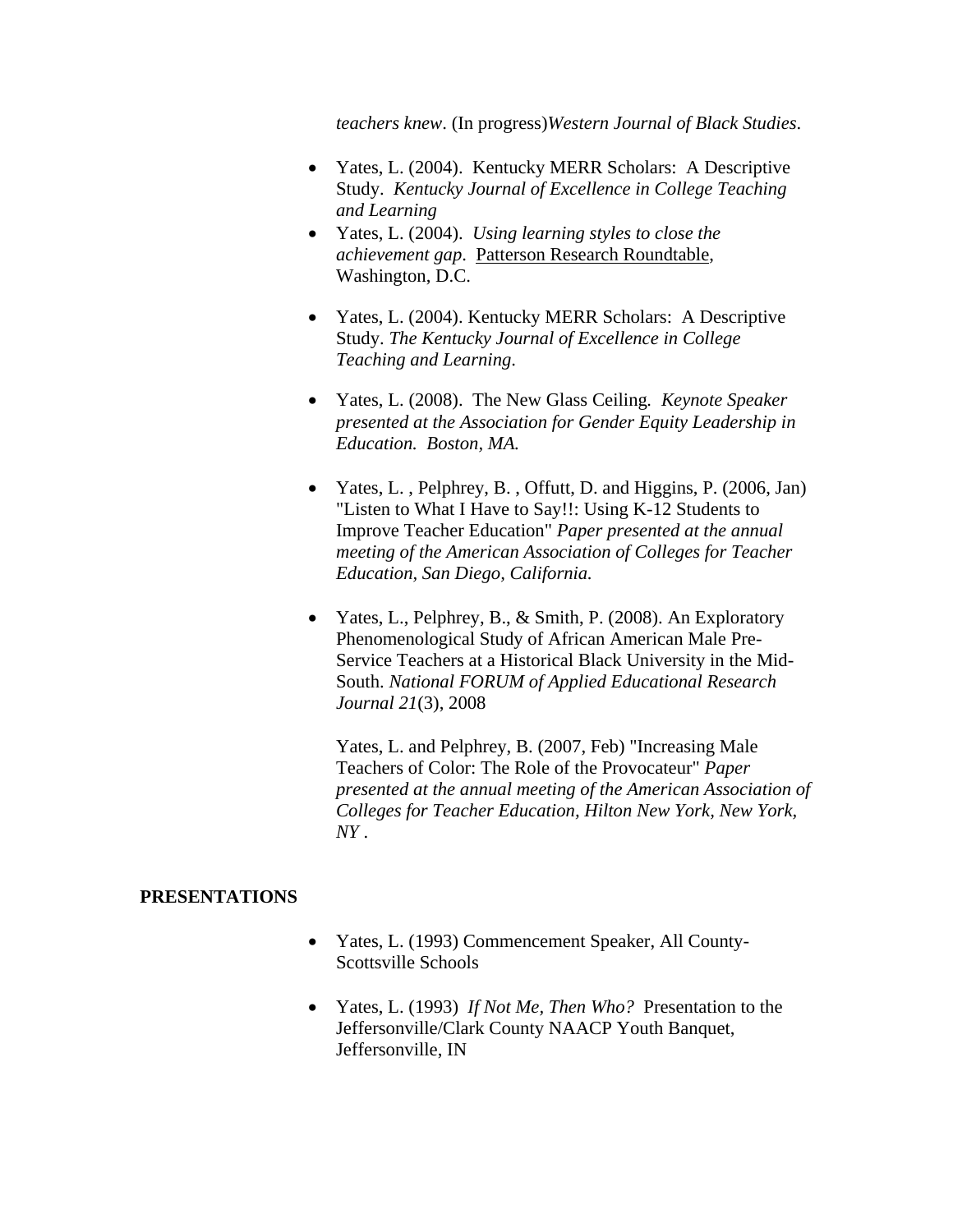- Yates, L. (1997). *Men of (Q)uality: Reclaiming African American Males*. Presentation at the National Alliance of Black School Educators, Reno, NV.
- Yates, L. (1998). *Learning Styles of African American Males*. Presentation at the National Alliance of Black School Educators, Nashville, TN.
- Yates, L. (1998). *Learning Styles of African American Males*. Presentation to the National Conference on the African American Male, St. Louis, MO.
- Yates, L. (1999). *Boys to Men: How African American Males Learn*. Presentation to the National Conference on the African American Male, Charlotte, NC.
- Yates, L. (1999). *New Thoughts in School Governance*. Presentation at the Invitational Conference sponsored by the Laboratory of Student Success and The Institute of Educational Leadership, Washington, DC.
- Yates, L. (2000). *Reading Strategies for Urban Children*. The National Education Policy Institute, Washington, DC.
- Yates, L. (2000). *Changing School District Governance*. Panel Discussion at the National Education Policy Institute, Washington, DC.
- Yates, L. (2000). *Thanks for the Memories*. Keynote Speech at the Founders' Day Luncheon, Morehead State University, Morehead, KY.
- Yates, L. (2001). *After School Programs for Minority Children*. Keynote Presentation at the International Conference of KUMON International, Ottawa, Canada.
- Yates, L. (2002). *Dreams: Becoming a High Quality Teacher*. Keynote Presentation to the Student Kentucky Education Association Fall Meeting, Bowling Green, KY.
- Yates, L. (2002). *Closing the Achievement Gap*. Workshop Presentation to the faculty and staff of Lassiter Middle School, Louisville, KY.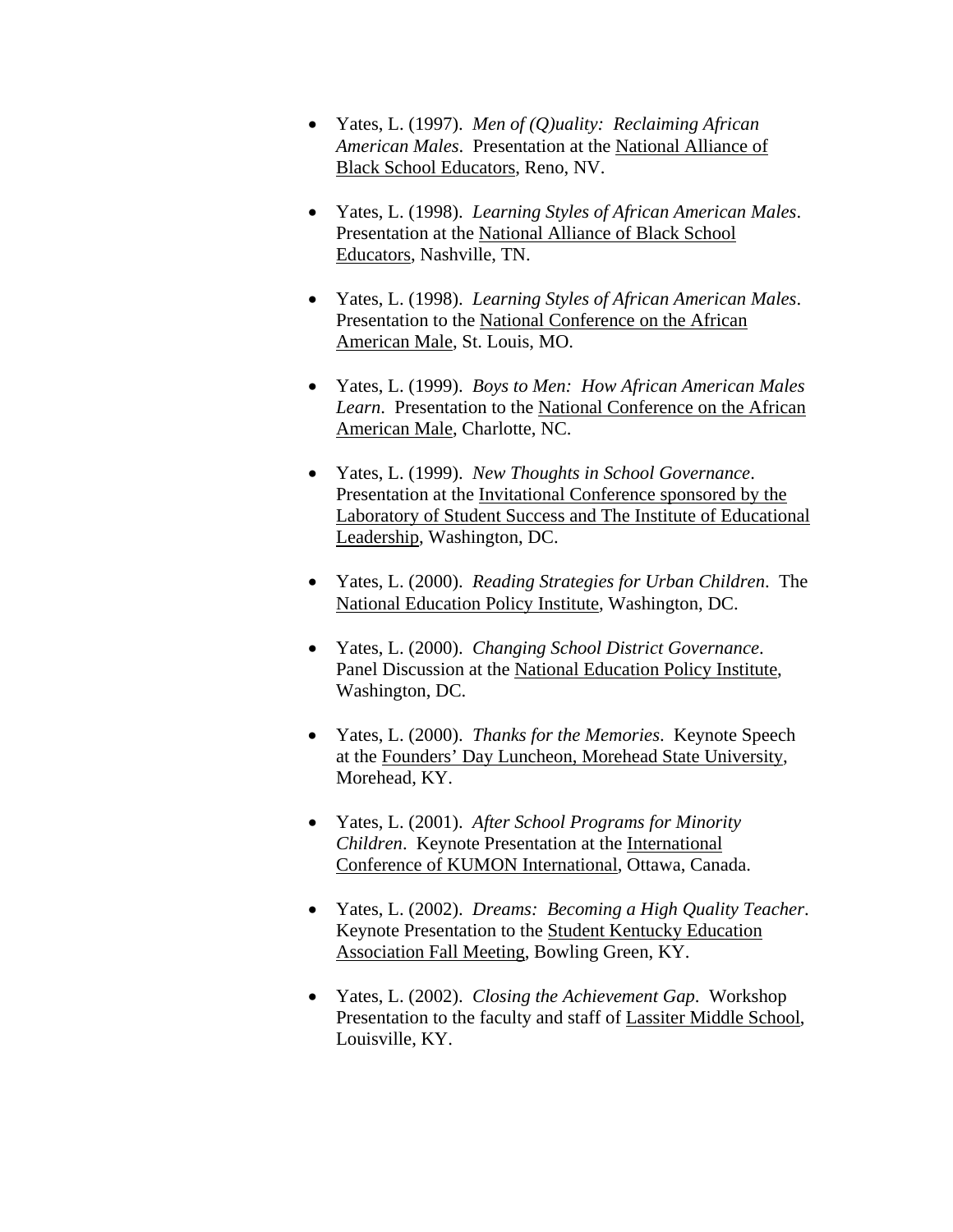- Yates, L. (2002). *Closing the Achievement Gap*. Workshop Presentation to the faculty and staff of Elkhorn Elementary School, Frankfort, KY.
- Yates, L. (2002).*Closing the Achievement Gap with Learning Styles*. Black Educators Alliance of Massachusetts, Boston, MA.
- Yates, L. (2002). *Recruiting High Quality Teachers*. Presentation at the Mississippi Leadership Conference, Mississippi Department of Education, Biloxi, MS.
- Yates, L. (2002). *It's a Matter of Style: Developing and Using Leadership Styles*. Presentation at the Mississippi Leadership Conference, Mississippi Department of Education, Biloxi, MS.
- Yates, L. (2003). *Let's Kill the Dreamer*. Keynote Speech to the Morehead State University Martin Luther King Celebration, Morehead, KY
- Yates, L. (Spring 2003). *These are the Best of Times*. Dinner speech to the Student Kentucky Education Association Spring Conference, Louisville, KY
- Yates, L. (2003). *Reach for the Stars*. Presentation to 22nd Annual African American Students of Excellence Awards, Jefferson County Community College, Louisville, KY
- Yates, L. & Johnson, G.F. (2003). *Educating African American Citizens of the Commonwealth: Raising the Bar to Claim What is Rightfully Ours*. Presentation to the Empowering the Black Community Conference, Louisville, KY
- Yates, L. (2003*). Reclaiming the Dream*. Presentation to the Morehead State University Black Student Government, Morehead, KY.
- Yates, L. (2003). *Educating All*. Symposium at the University of Louisville, Department of Leadership Foundation and Human Resource Education, Louisville, KY.
- Yates, L. (Spring 2003). *Equity v. Equality*. Workshop presentation to the Student Kentucky Education Association Spring Conference, Louisville, KY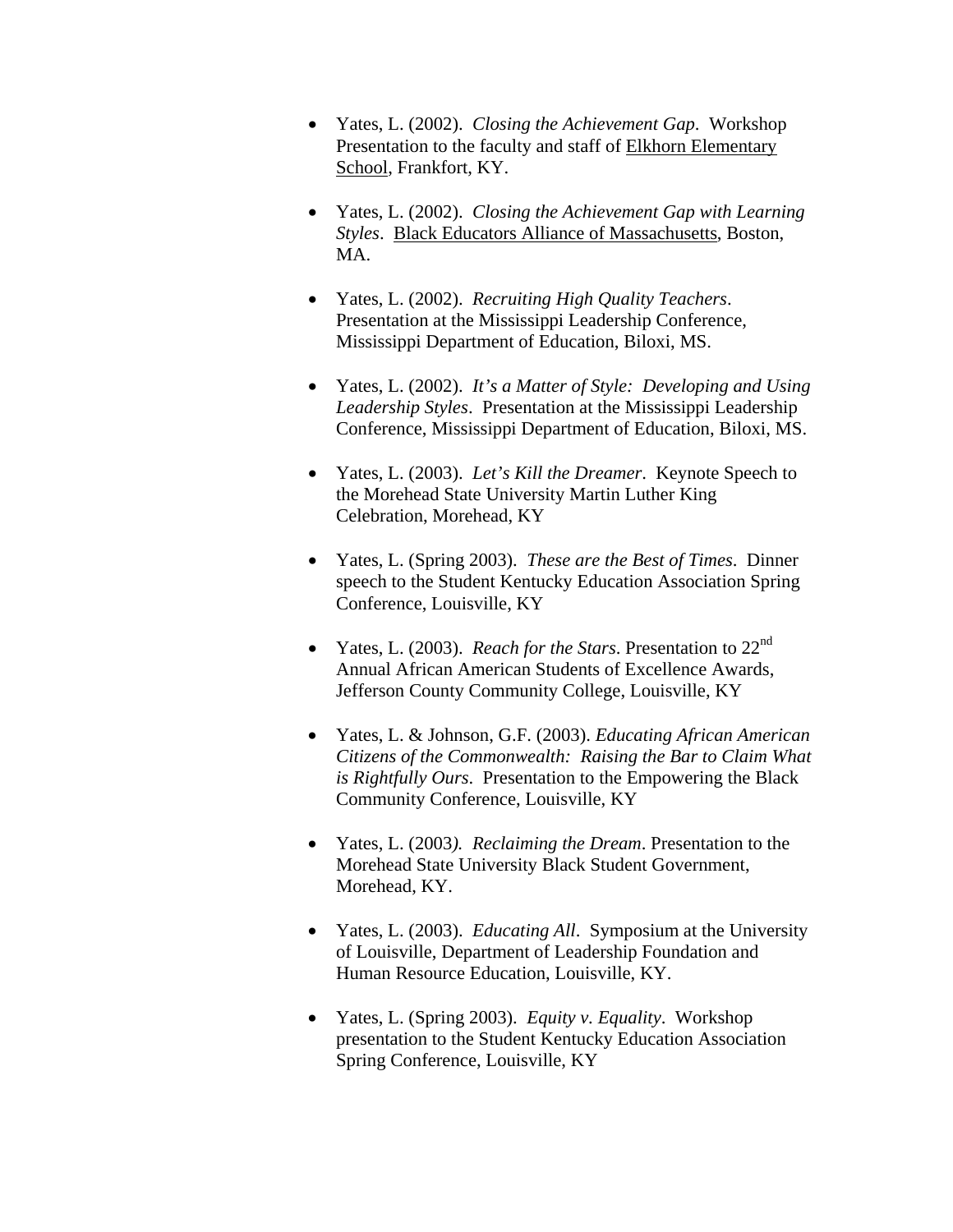- Yates, L. (2003). *Leadership: Past, Present and Future—A*  Look at Servant Leadership. Plenary Session at the 13<sup>th</sup> Annual Southern Minority Leadership Conference, Biloxi, MS.
- Yates, L. (Fall 2003). *Learning Styles for K-12 teachers*. Workshop presentation to the Student Kentucky Education Association Spring Conference, Louisville, KY
- O'Daniel, C., Rose, J., and Yates, L (2003). *Kentucky's 2+2 Teacher Preparation Partnership*. Southern Association of Colleges and Schools, Nashville, TN.
- Yates, L. (2004).*Closing the Achievement Gap with Learning Styles*. Black Educators Alliance of Massachusetts, Boston, MA.
- Yates, L. (2004). *These are the Best of Times*. Presentation to the 17<sup>th</sup> Annual Academically Proficient African-American High School Juniors and Seniors Camp, Bowling Green, KY.
- Yates, L. (2004). *Using learning styles to close the achievement gap*. Training for Boston (MA) principals and headmasters at the Annual Administrative Retreat.
- Yates, L. (2004). Can *learning styles be used to close the achievement gap?*, invited lecturer at the Patterson Research Roundtable. Washington, D.C.
- Yates, L. (2004). *Fifty years later: Brown v. Board*. Panel discussion, Bellarmine University, Louisville, KY.
- Yates, L. (2005). *Closing time: How to close the achievement gap in Kentucky using learning styles*. Proposed presenter at the Kentucky Teaching and Learning Conference, Louisville, KY.
- Yates, L. (2008). *These are the best of times*. Keynote speech at the Homecoming Dinner of the PVAMU National Alumni Association
- Yates, L. (2009).

# **PROFESSIONAL DEVELOPLMENT ACTIVITIES**

• First Annual Teacher Quality Evaluation Conference, US Department of Education, June 11-13, 2002, Washington, DC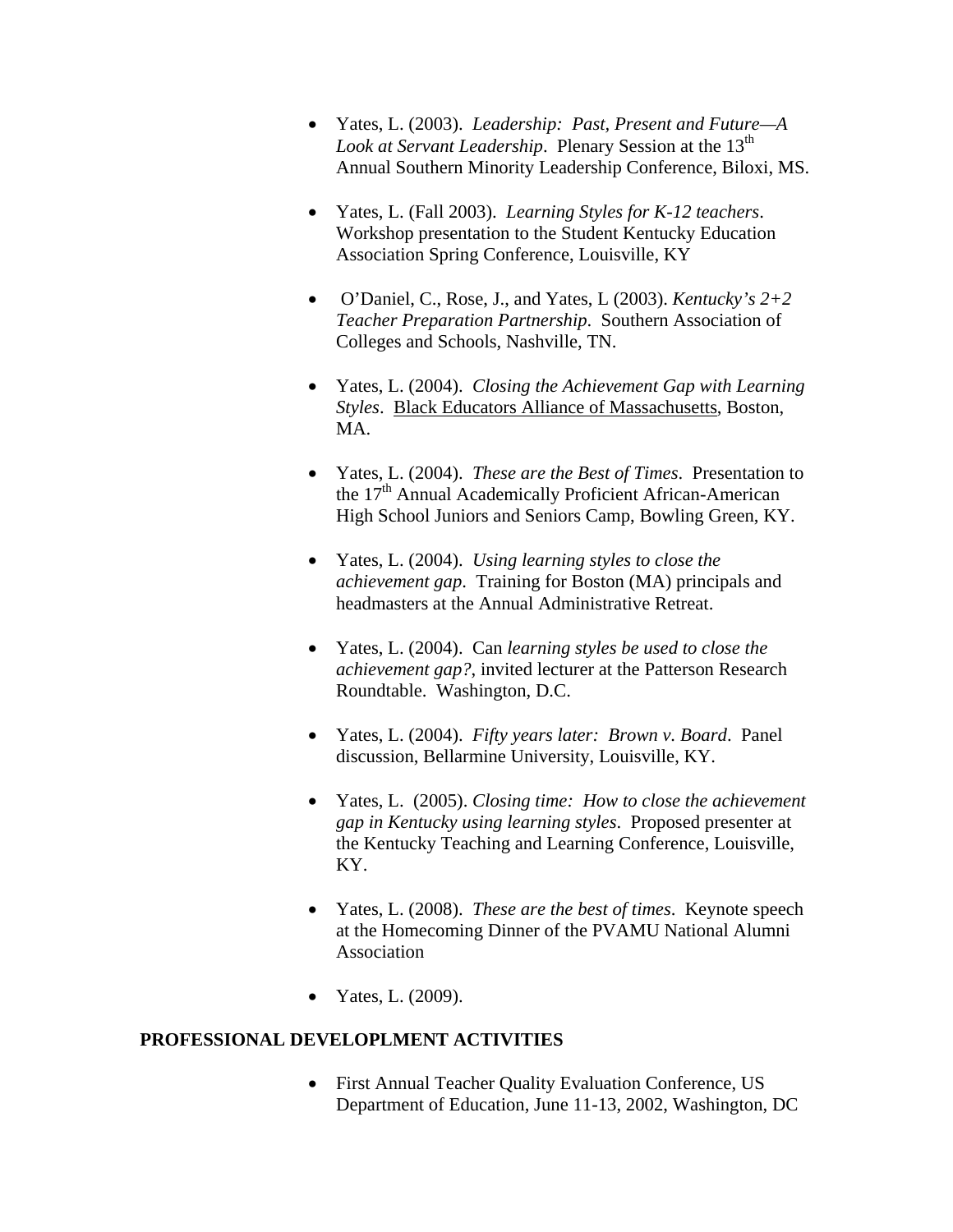- Educational Professional Standards Board's Board of Examiners Training, Georgetown, KY, Summer 2003
- New Faculty Orientation, Kentucky State University, August 12, 2003
- AACTE/NCATE Training for Institutions undergoing NCATE Reaccreditation, Washington, DC, Fall 2003
- Computer Training SISI Blackboard
- Renaissance Group Fall Meeting, Washington, DC, Fall 2003
- National Alliance of Black School Educators, Reno, NV, Fall 2003
- NASA Pre-service Teacher Preparation Program (Took 10) KSU students), Crystal City, VA, Spring 2004
- Education Beyond Brown: Future Perspectives, University of Kentucky, Lexington, KY
- Renaissance Group Spring Meeting, Sonoma, CA, Spring 2004

#### **INTERNATIONAL CONSULTANCIES**

- Invited by the St. Petersburg (Russia) City Council to spend two weeks in Russia working with principals and teachers as they moved from Communist to a Democratic governmental structure
- Invited to work with Japanese company, Kumon International, to Ottawa, Canada, to expand study centers to urban areas.

#### **GRANTS, AWARDS AND PROPOSALS**

- *College Bound Grant,* GE Foundation to Jefferson County Public Schools (to double the number of students going to postsecondary institutions), five years, total \$1,000,000
- *E-Rate,* U.S. Department of Education (to build technology infrastructure to support technology education), multiple year, \$5,000,000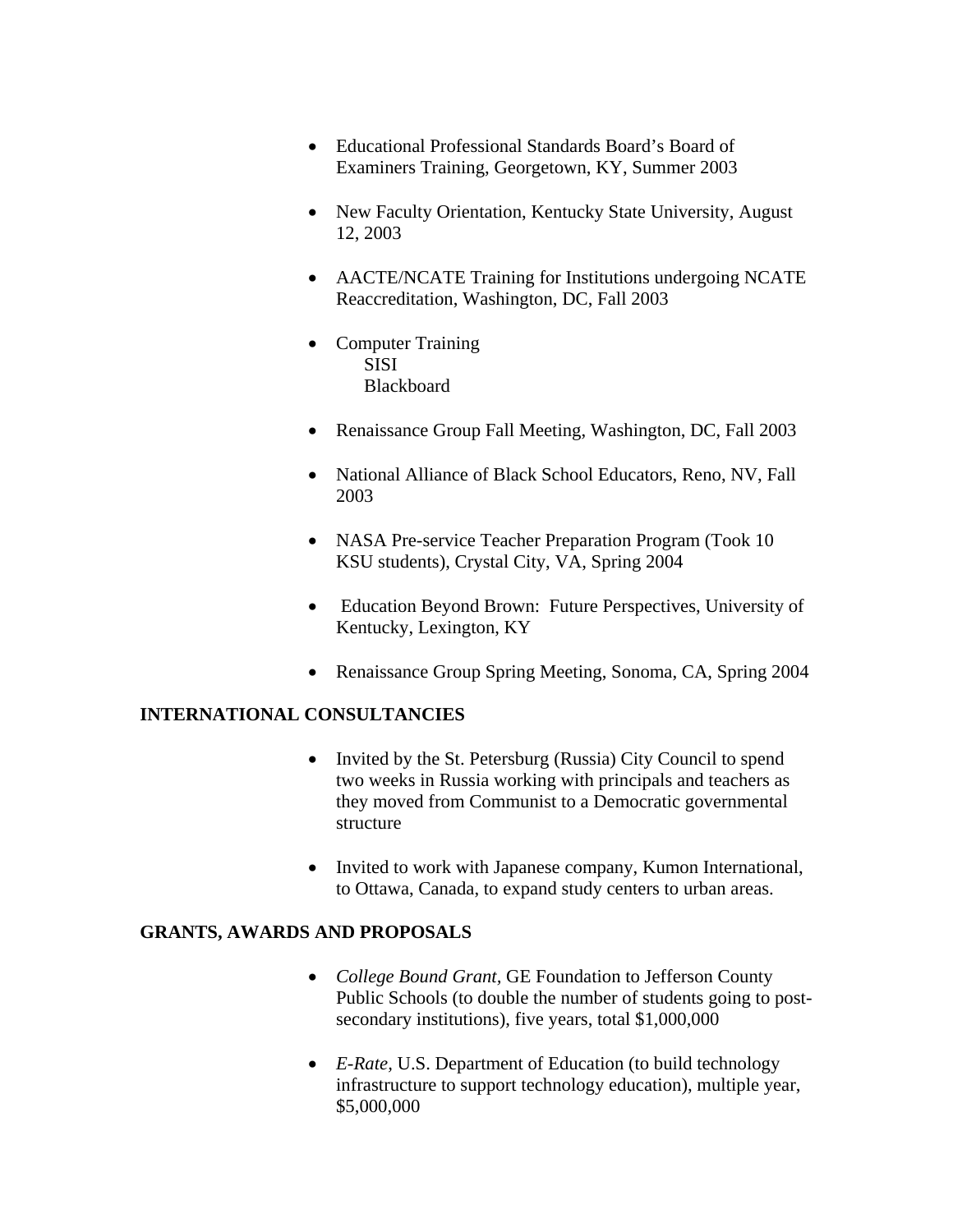- *State Improvement Grant*, Kentucky Department of Education (to develop a special education program), three years, total-- \$951,000
- *Kentucky Instructional Discipline System (K.I.D.S.),* Kentucky Department of Education, (furniture, equipment and supplies), one time, total--\$120,000
- *High*<sup>5</sup>. Office of Special Education Program, United States Department of Education, (to support students in the online MA in special education), four years, total--\$800,000 (not funded).
- *Recruitment of a Coordinator of Special Education*, Kentucky Department of Education, ( to recruit, hire a coordinator of special education), on time, total--\$47,000
- *Two Research Grants,* Education Professional Standards Board to study Reading and the Praxis and Comparative study of two Praxis Test, total-\$60,000 (awaiting announcement)
- *Redefining leadership*, The Council on Postsecondary education, (to develop a MA in school leadership), total-- \$250,000 (not funded).
- *KSU Faculty Ambassadors*, The Education Professional Standards Board, (Title II Teacher Quality Enhancement Grant), two years, total--\$180,000.
- *Leadership Development*, Canter and Associates, (to develop an online MA in school leadership), two years, total--\$200,000 (awaiting announcement)

# **PROFESSIONAL MEMBERSHIPS**

- American Association of School Administrators (AASA)
- Association for Supervision and Curriculum Development (ASCD)
- Central Pennsylvania Alliance of Black School Educators (President and Founder)
- Greater Louisville Alliance of Black School Educators